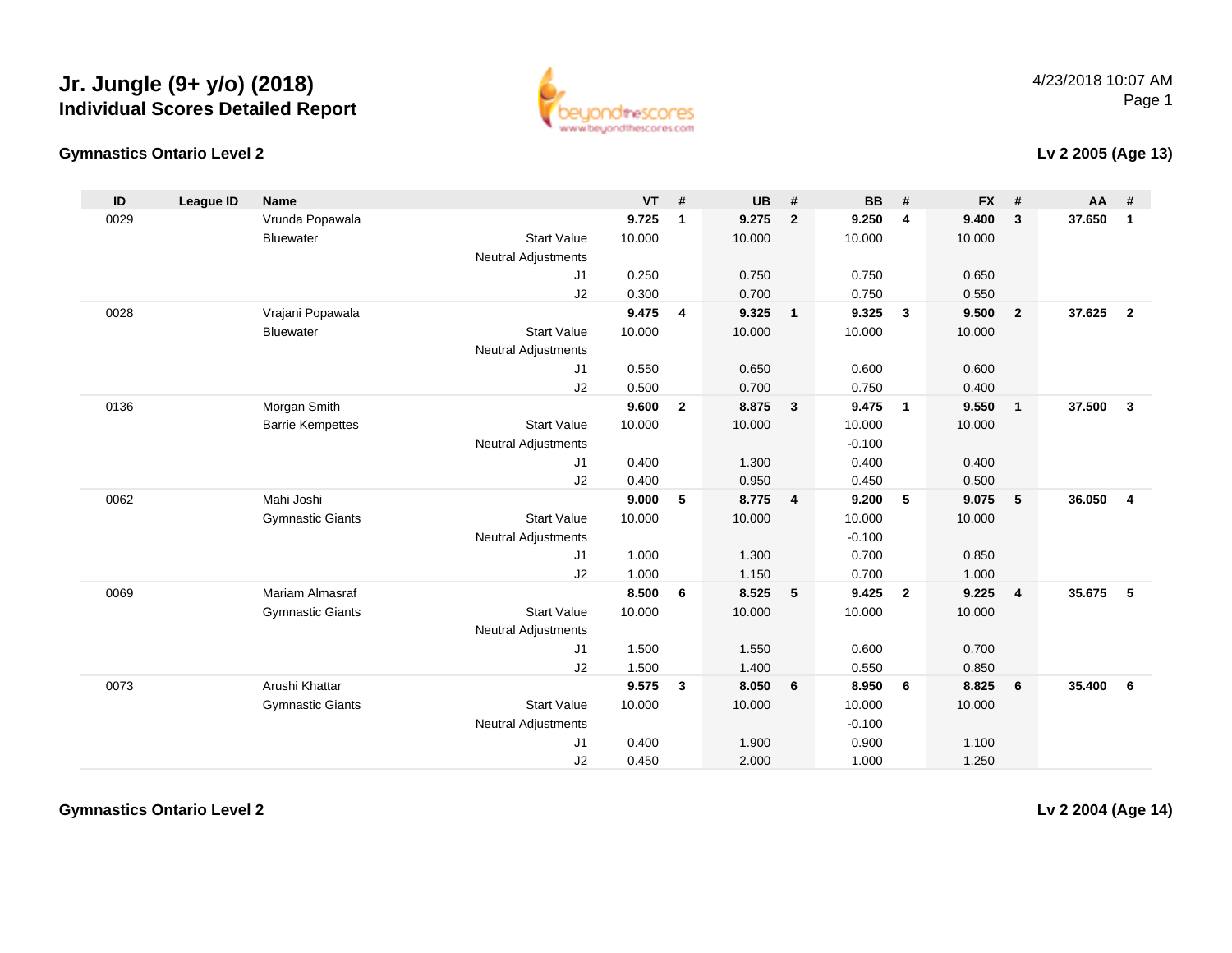

| ID   | League ID | Name                    |                            | <b>VT</b> | #            | $UB$ #  |              | <b>BB</b> | #            | <b>FX</b> | #                        | $AA$ #   |                |
|------|-----------|-------------------------|----------------------------|-----------|--------------|---------|--------------|-----------|--------------|-----------|--------------------------|----------|----------------|
| 0061 |           | Leonela Mejia           |                            | 9.500     | $\mathbf{3}$ | 9.100   | $\mathbf{1}$ | 9.175     | $\mathbf{2}$ | 8.975     | 3                        | 36.750   | $\blacksquare$ |
|      |           | <b>Gymnastic Giants</b> | <b>Start Value</b>         | 10.000    |              | 10.000  |              | 10.000    |              | 10.000    |                          |          |                |
|      |           |                         | <b>Neutral Adjustments</b> |           |              |         |              | $-0.100$  |              |           |                          |          |                |
|      |           |                         | J <sub>1</sub>             | 0.500     |              | 1.100   |              | 0.850     |              | 0.950     |                          |          |                |
|      |           |                         | J2                         | 0.500     |              | 0.700   |              | 0.600     |              | 1.100     |                          |          |                |
| 0074 |           | Sofia DeFilipps         |                            | 9.525     | $\mathbf{2}$ | 8.725 2 |              | 9.275     | 1            | 9.100     | $\overline{2}$           | 36.625 2 |                |
|      |           | <b>Gymnastic Giants</b> | <b>Start Value</b>         | 10.000    |              | 10.000  |              | 10.000    |              | 10.000    |                          |          |                |
|      |           |                         | <b>Neutral Adjustments</b> |           |              |         |              | $-0.100$  |              |           |                          |          |                |
|      |           |                         | J <sub>1</sub>             | 0.500     |              | 1.250   |              | 0.700     |              | 0.850     |                          |          |                |
|      |           |                         | J2                         | 0.450     |              | 1.300   |              | 0.550     |              | 0.950     |                          |          |                |
| 0137 |           | Scarlett Zerback        |                            | 9.575     | 1            | 8.550 3 |              | 8.825     | 3            | 9.275     | $\overline{\phantom{1}}$ | 36.225 3 |                |
|      |           | <b>Barrie Kempettes</b> | <b>Start Value</b>         | 10.000    |              | 10.000  |              | 10.000    |              | 10.000    |                          |          |                |
|      |           |                         | <b>Neutral Adjustments</b> |           |              |         |              | $-0.100$  |              |           |                          |          |                |
|      |           |                         | J <sub>1</sub>             | 0.450     |              | 1.550   |              | 1.100     |              | 0.850     |                          |          |                |
|      |           |                         | J2                         | 0.400     |              | 1.350   |              | 1.050     |              | 0.600     |                          |          |                |

### **Gymnastics Ontario Level 2**

**Lv 2 2009 (Age 9) A**

| ID   | League ID | <b>Name</b>                        |                            | <b>VT</b> | #                       | <b>UB</b> | #                       | <b>BB</b> | #              | <b>FX</b> | #              | $AA$ # |                |
|------|-----------|------------------------------------|----------------------------|-----------|-------------------------|-----------|-------------------------|-----------|----------------|-----------|----------------|--------|----------------|
| 0223 |           | Khloe Rivera                       |                            | 9.800     | $\overline{2}$          | 9.175     | -4                      | 9.525     | $\mathbf{2}$   | 9.475     | 3              | 37.975 |                |
|      |           | <b>Gymnastics Energy</b>           | <b>Start Value</b>         | 10.000    |                         | 10.000    |                         | 10.000    |                | 10.000    |                |        |                |
|      |           |                                    | Neutral Adjustments        |           |                         |           |                         |           |                |           |                |        |                |
|      |           |                                    | J <sub>1</sub>             | 0.200     |                         | 0.800     |                         | 0.450     |                | 0.450     |                |        |                |
|      |           |                                    | J2                         | 0.200     |                         | 0.850     |                         | 0.500     |                | 0.600     |                |        |                |
| 0221 |           | Hannah Selinger                    |                            | 9.875     | $\overline{\mathbf{1}}$ | 9.300     | - 2                     | 9.200     | 4              | 9.475     | 3              | 37.850 | $\overline{2}$ |
|      |           | <b>Gymnastics Energy</b>           | <b>Start Value</b>         | 10.000    |                         | 10.000    |                         | 10.000    |                | 10.000    |                |        |                |
|      |           |                                    | Neutral Adjustments        |           |                         |           |                         | $-0.100$  |                |           |                |        |                |
|      |           |                                    | J1                         | 0.100     |                         | 0.800     |                         | 0.600     |                | 0.600     |                |        |                |
|      |           |                                    | J2                         | 0.150     |                         | 0.600     |                         | 0.800     |                | 0.450     |                |        |                |
| 0091 |           | Imana Vellathottam                 |                            | 9.200     | - 6                     | 9.325     | $\overline{\mathbf{1}}$ | 9.525     | $\overline{2}$ | 9.425     | 4              | 37.475 | -3             |
|      |           | <b>Shenderey Gymnastics Centre</b> | <b>Start Value</b>         | 10.000    |                         | 10.000    |                         | 10.000    |                | 10.000    |                |        |                |
|      |           |                                    | <b>Neutral Adjustments</b> |           |                         |           |                         |           |                | $-0.100$  |                |        |                |
|      |           |                                    | J <sub>1</sub>             | 0.750     |                         | 0.700     |                         | 0.500     |                | 0.500     |                |        |                |
|      |           |                                    | J2                         | 0.850     |                         | 0.650     |                         | 0.450     |                | 0.450     |                |        |                |
| 0226 |           | Ruby Lanzalone                     |                            | 9.600     | $\mathbf{3}$            | 8.675     | -7                      | 9.600     | -1             | 9.550     | $\overline{2}$ | 37.425 | $\overline{4}$ |
|      |           | <b>Gymnastics Energy</b>           | <b>Start Value</b>         | 10.000    |                         | 10.000    |                         | 10.000    |                | 10.000    |                |        |                |
|      |           |                                    | <b>Neutral Adjustments</b> |           |                         |           |                         |           |                |           |                |        |                |
|      |           |                                    | J1                         | 0.400     |                         | 1.200     |                         | 0.350     |                | 0.400     |                |        |                |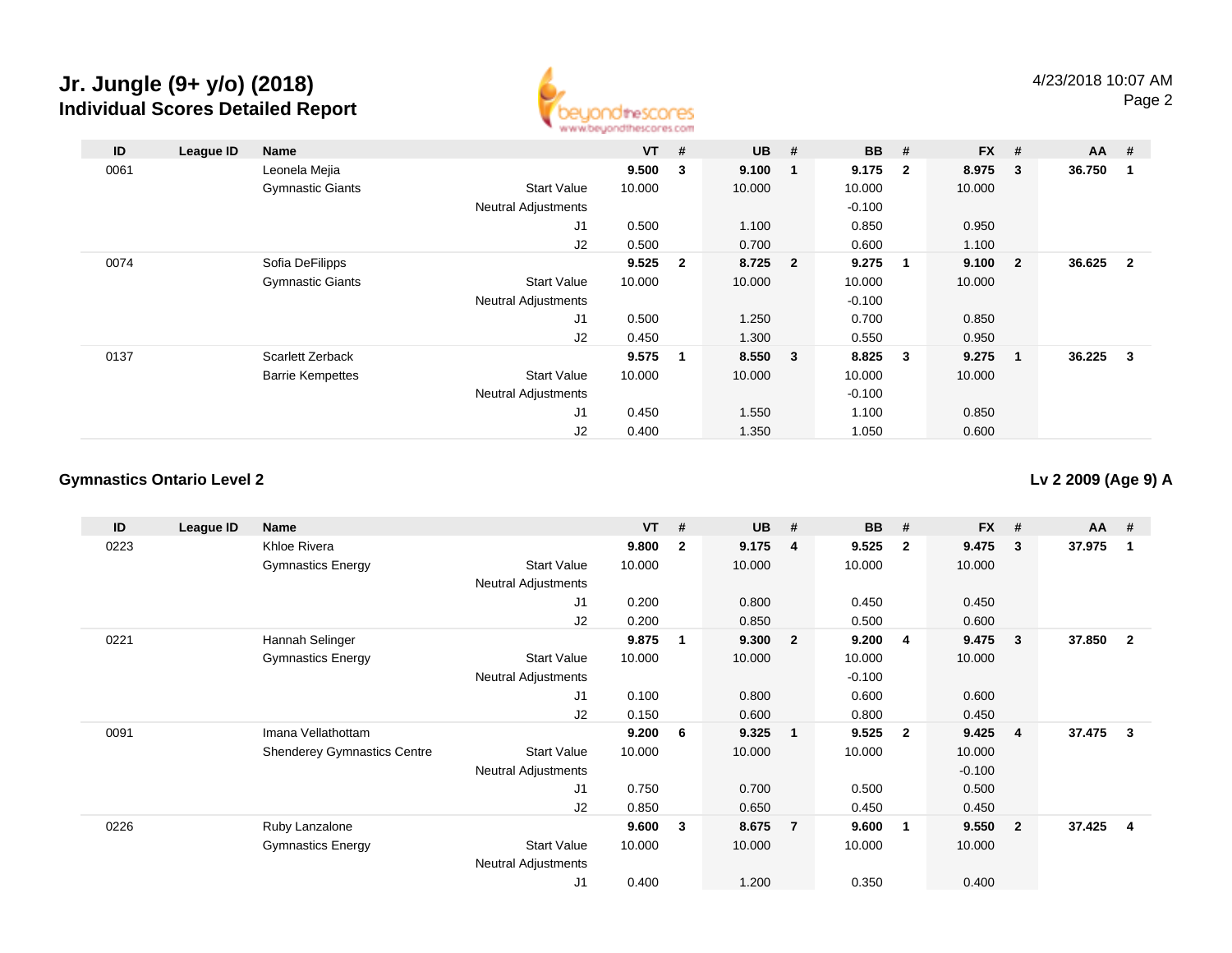

|      |                          | J2                         | 0.400  |                | 1.450   |                         | 0.450    |                         | 0.500   |                |          |                |
|------|--------------------------|----------------------------|--------|----------------|---------|-------------------------|----------|-------------------------|---------|----------------|----------|----------------|
| 0024 | Jordyn Cousins           |                            | 9.475  | $\overline{4}$ | 9.150   | 5                       | 9.400    | $\overline{\mathbf{3}}$ | 9.2756  |                | 37.300 5 |                |
|      | <b>Bluewater</b>         | <b>Start Value</b>         | 10.000 |                | 10.000  |                         | 10.000   |                         | 10.000  |                |          |                |
|      |                          | <b>Neutral Adjustments</b> |        |                |         |                         |          |                         |         |                |          |                |
|      |                          | J <sub>1</sub>             | 0.500  |                | 0.950   |                         | 0.500    |                         | 0.650   |                |          |                |
|      |                          | J2                         | 0.550  |                | 0.750   |                         | 0.700    |                         | 0.800   |                |          |                |
| 0220 | Ruby Kirwin              |                            | 9.150  | 7              | 9.250   | $\overline{\mathbf{3}}$ | 9.100    | -5                      | 9.675   | $\blacksquare$ | 37.175 6 |                |
|      | <b>Gymnastics Energy</b> | <b>Start Value</b>         | 10.000 |                | 10.000  |                         | 10.000   |                         | 10.000  |                |          |                |
|      |                          | <b>Neutral Adjustments</b> |        |                |         |                         | $-0.100$ |                         |         |                |          |                |
|      |                          | J1                         | 0.900  |                | 0.600   |                         | 0.800    |                         | 0.350   |                |          |                |
|      |                          | J2                         | 0.800  |                | 0.900   |                         | 0.800    |                         | 0.300   |                |          |                |
| 0222 | London Counsell          |                            | 9.250  | 5              | 8.850 6 |                         | 9.100    | -5                      | 9.400 5 |                | 36.600   | $\overline{7}$ |
|      | <b>Gymnastics Energy</b> | <b>Start Value</b>         | 10.000 |                | 10.000  |                         | 10.000   |                         | 10.000  |                |          |                |
|      |                          | <b>Neutral Adjustments</b> |        |                |         |                         | $-0.100$ |                         |         |                |          |                |
|      |                          | J <sub>1</sub>             | 0.650  |                | 1.100   |                         | 0.750    |                         | 0.550   |                |          |                |
|      |                          | J2                         | 0.850  |                | 1.200   |                         | 0.850    |                         | 0.650   |                |          |                |

### **Gymnastics Ontario Level 2**

**Lv 2 2009 (Age 9) B**

| ID   | League ID | <b>Name</b>                        |                            | <b>VT</b> | #              | <b>UB</b> | #                       | <b>BB</b> | #              | <b>FX</b> | #              | $AA$ # |                |
|------|-----------|------------------------------------|----------------------------|-----------|----------------|-----------|-------------------------|-----------|----------------|-----------|----------------|--------|----------------|
| 0298 |           | <b>Caitlin Reel</b>                |                            | 9.450     | 3              | 9.275     | $\overline{\mathbf{2}}$ | 9.800     | -1             | 9.650     | 1              | 38.175 | -1             |
|      |           | <b>Shenderey Gymnastics Centre</b> | <b>Start Value</b>         | 10.000    |                | 10.000    |                         | 10.000    |                | 10.000    |                |        |                |
|      |           |                                    | <b>Neutral Adjustments</b> |           |                |           |                         |           |                |           |                |        |                |
|      |           |                                    | J1                         | 0.500     |                | 0.700     |                         | 0.200     |                | 0.400     |                |        |                |
|      |           |                                    | J <sub>2</sub>             | 0.600     |                | 0.750     |                         | 0.200     |                | 0.300     |                |        |                |
| 0093 |           | Arwyn Cameron                      |                            | 9.700     | 1.             | 9.250     | $\overline{\mathbf{3}}$ | 9.675     | $\overline{2}$ | 9.375     | $\overline{2}$ | 38.000 | $\overline{2}$ |
|      |           | <b>Shenderey Gymnastics Centre</b> | <b>Start Value</b>         | 10.000    |                | 10.000    |                         | 10.000    |                | 10.000    |                |        |                |
|      |           |                                    | Neutral Adjustments        |           |                |           |                         | $-0.100$  |                |           |                |        |                |
|      |           |                                    | J1                         | 0.300     |                | 0.700     |                         | 0.200     |                | 0.650     |                |        |                |
|      |           |                                    | J <sub>2</sub>             | 0.300     |                | 0.800     |                         | 0.250     |                | 0.600     |                |        |                |
| 0025 |           | Adrianna Laskaratos                |                            | 9.600     | $\overline{2}$ | 9.350     | $\overline{1}$          | 9.325     | $\overline{4}$ | 9.250     | 3              | 37.525 | $\mathbf{3}$   |
|      |           | <b>Bluewater</b>                   | <b>Start Value</b>         | 10.000    |                | 10.000    |                         | 10.000    |                | 10.000    |                |        |                |
|      |           |                                    | <b>Neutral Adjustments</b> |           |                |           |                         |           |                |           |                |        |                |
|      |           |                                    | J <sub>1</sub>             | 0.400     |                | 0.750     |                         | 0.600     |                | 0.850     |                |        |                |
|      |           |                                    | J2                         | 0.400     |                | 0.550     |                         | 0.750     |                | 0.650     |                |        |                |
| 0027 |           | Natalie Ghobril-Smith              |                            | 9.425     | $\overline{4}$ | 9.275     | $\overline{\mathbf{2}}$ | 9.425     | 3              | 9.175     | 4              | 37.300 | 4              |
|      |           | <b>Bluewater</b>                   | <b>Start Value</b>         | 10.000    |                | 10.000    |                         | 10.000    |                | 10.000    |                |        |                |
|      |           |                                    | <b>Neutral Adjustments</b> |           |                |           |                         |           |                |           |                |        |                |
|      |           |                                    | J1                         | 0.500     |                | 0.700     |                         | 0.600     |                | 0.850     |                |        |                |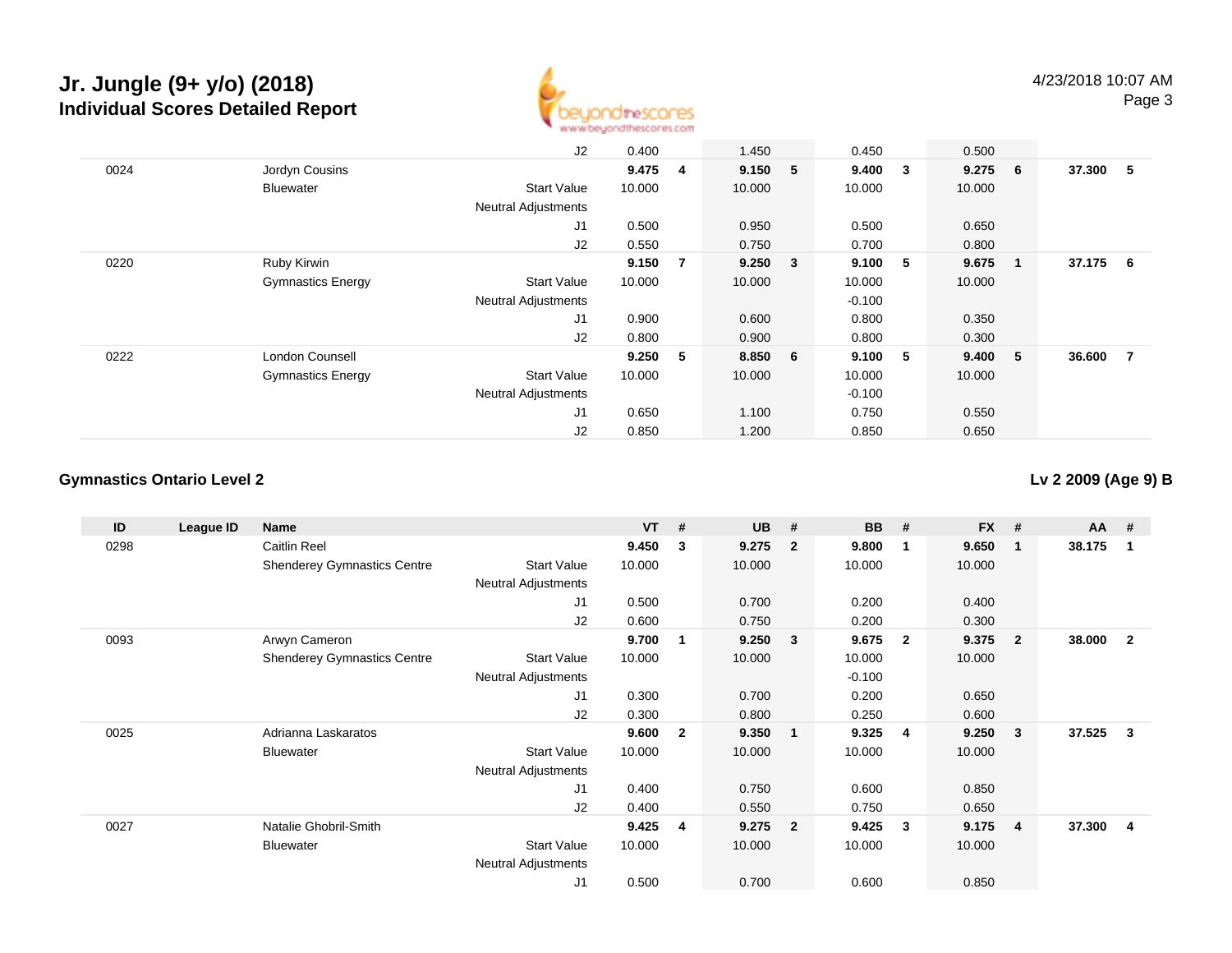

|      |                         | J2                         | 0.650  |     | 0.750   | 0.550    |   | 0.800   |   |          |                |
|------|-------------------------|----------------------------|--------|-----|---------|----------|---|---------|---|----------|----------------|
| 0295 | Lacie O'Brien           |                            | 9.375  | 5   | 9.100 4 | 8.975 6  |   | 9.0007  |   | 36.450 5 |                |
|      | <b>Barrie Kempettes</b> | <b>Start Value</b>         | 10.000 |     | 10.000  | 10.000   |   | 10.000  |   |          |                |
|      |                         | <b>Neutral Adjustments</b> |        |     |         |          |   |         |   |          |                |
|      |                         | J <sub>1</sub>             | 0.550  |     | 1.000   | 1.100    |   | 1.000   |   |          |                |
|      |                         | J2                         | 0.700  |     | 0.800   | 0.950    |   | 1.000   |   |          |                |
| 0026 | Leah Stephens           |                            | 9.100  | -7  | 8.875 5 | 9.200    | 5 | 9.125   | 6 | 36.300   | 6              |
|      | <b>Bluewater</b>        | <b>Start Value</b>         | 10.000 |     | 10.000  | 10.000   |   | 10.000  |   |          |                |
|      |                         | <b>Neutral Adjustments</b> |        |     |         |          |   |         |   |          |                |
|      |                         | J <sub>1</sub>             | 0.800  |     | 1.150   | 0.800    |   | 0.900   |   |          |                |
|      |                         | J2                         | 1.000  |     | 1.100   | 0.800    |   | 0.850   |   |          |                |
| 0145 | Shaimaa Wahab           |                            | 9.125  | - 6 | 8.750 6 | 8.650    | 7 | 9.150 5 |   | 35.675   | $\overline{7}$ |
|      | <b>Barrie Kempettes</b> | <b>Start Value</b>         | 10.000 |     | 10.000  | 10.000   |   | 10.000  |   |          |                |
|      |                         | <b>Neutral Adjustments</b> |        |     |         | $-0.100$ |   |         |   |          |                |
|      |                         | J1                         | 0.800  |     | 1.100   | 1.250    |   | 0.750   |   |          |                |
|      |                         | J2                         | 0.950  |     | 1.400   | 1.250    |   | 0.950   |   |          |                |

### **Gymnastics Ontario Level 2**

**Lv 2 2008 (Age 10) A**

| ID   | League ID | Name                               |                            | $VT$ # |                | <b>UB</b> | #                       | <b>BB</b> | #           | <b>FX</b> | #              | <b>AA</b> | - #          |
|------|-----------|------------------------------------|----------------------------|--------|----------------|-----------|-------------------------|-----------|-------------|-----------|----------------|-----------|--------------|
| 0102 |           | Addison Orsi                       |                            | 9.575  | $\overline{2}$ | 9.425     | $\overline{\mathbf{2}}$ | 9.350     | 3           | 9.425     | 5              | 37.775    | -1           |
|      |           | Ajax Acro's Gym Club               | <b>Start Value</b>         | 10.000 |                | 10.000    |                         | 10.000    |             | 10.000    |                |           |              |
|      |           |                                    | <b>Neutral Adjustments</b> |        |                |           |                         |           |             |           |                |           |              |
|      |           |                                    | J <sub>1</sub>             | 0.400  |                | 0.500     |                         | 0.600     |             | 0.500     |                |           |              |
|      |           |                                    | J <sub>2</sub>             | 0.450  |                | 0.650     |                         | 0.700     |             | 0.650     |                |           |              |
| 0134 |           | <b>Hailey Lees</b>                 |                            | 9.400  | 4              | 8.850     | $\overline{7}$          | 9.750     | $\mathbf 1$ | 9.575     | $\mathbf 1$    | 37.575    | $\mathbf{2}$ |
|      |           | <b>Barrie Kempettes</b>            | <b>Start Value</b>         | 10.000 |                | 10.000    |                         | 10.000    |             | 10.000    |                |           |              |
|      |           |                                    | Neutral Adjustments        |        |                |           |                         |           |             |           |                |           |              |
|      |           |                                    | J1                         | 0.650  |                | 1.100     |                         | 0.300     |             | 0.350     |                |           |              |
|      |           |                                    | J2                         | 0.550  |                | 1.200     |                         | 0.200     |             | 0.500     |                |           |              |
| 0210 |           | Teharrah Rennehan-Ducharme         |                            | 9.100  | 5              | 9.455     | $\overline{\mathbf{1}}$ | 9.350     | 3           | 9.475     | $\overline{4}$ | 37.380    | 3            |
|      |           | Galaxy                             | <b>Start Value</b>         | 10.000 |                | 10.000    |                         | 10.000    |             | 10.000    |                |           |              |
|      |           |                                    | <b>Neutral Adjustments</b> |        |                |           |                         |           |             |           |                |           |              |
|      |           |                                    | J1                         | 0.900  |                | 0.450     |                         | 0.650     |             | 0.500     |                |           |              |
|      |           |                                    | J <sub>2</sub>             | 0.900  |                | 0.640     |                         | 0.650     |             | 0.550     |                |           |              |
| 0086 |           | Alessia Cerullo                    |                            | 9.500  | 3              | 9.250     | $\overline{\mathbf{3}}$ | 9.200     | 4           | 9.425     | 5              | 37.375    | 4            |
|      |           | <b>Shenderey Gymnastics Centre</b> | <b>Start Value</b>         | 10.000 |                | 10.000    |                         | 10.000    |             | 10.000    |                |           |              |
|      |           |                                    | <b>Neutral Adjustments</b> |        |                |           |                         | $-0.200$  |             |           |                |           |              |
|      |           |                                    | J <sub>1</sub>             | 0.500  |                | 0.800     |                         | 0.600     |             | 0.600     |                |           |              |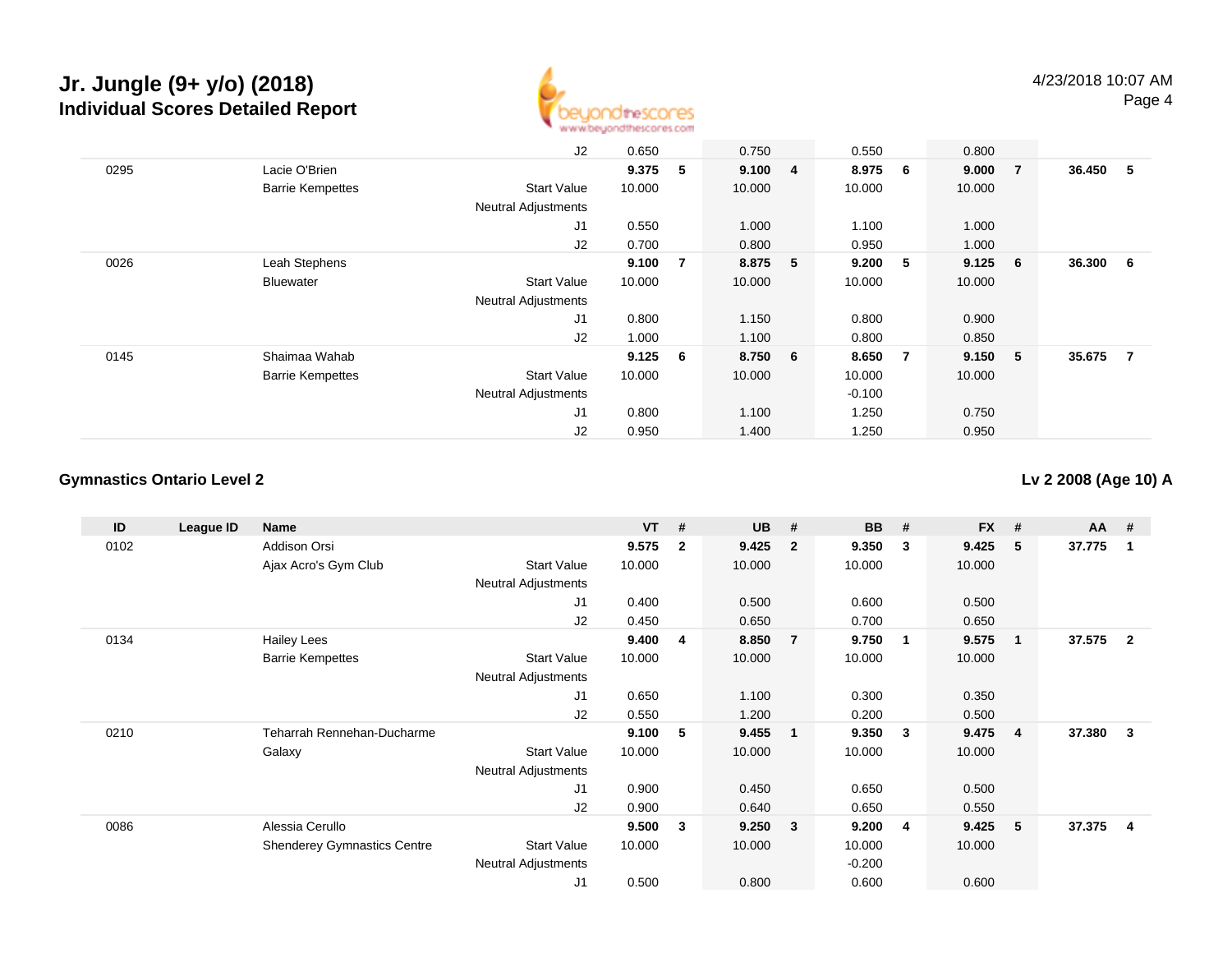

|      |                          | J2                         | 0.500  |              | 0.700  |                | 0.600    |                | 0.550  |                         |        |                |
|------|--------------------------|----------------------------|--------|--------------|--------|----------------|----------|----------------|--------|-------------------------|--------|----------------|
| 0198 | <b>Hope Shetler</b>      |                            | 9.400  | 4            | 9.000  | 5              | 9.350    | $\mathbf{3}$   | 9.500  | $\overline{\mathbf{3}}$ | 37.250 | 5              |
|      | Galaxy                   | <b>Start Value</b>         | 10.000 |              | 10.000 |                | 10.000   |                | 10.000 |                         |        |                |
|      |                          | Neutral Adjustments        |        |              |        |                |          |                |        |                         |        |                |
|      |                          | J1                         | 0.600  |              | 1.100  |                | 0.750    |                | 0.600  |                         |        |                |
|      |                          | J2                         | 0.600  |              | 0.900  |                | 0.550    |                | 0.400  |                         |        |                |
| 0204 | Cassidy Bull             |                            | 9.500  | 3            | 8.700  | 8              | 9.500    | $\overline{2}$ | 9.350  | - 6                     | 37.050 | 6              |
|      | Galaxy                   | <b>Start Value</b>         | 10.000 |              | 10.000 |                | 10.000   |                | 10.000 |                         |        |                |
|      |                          | Neutral Adjustments        |        |              |        |                |          |                |        |                         |        |                |
|      |                          |                            |        |              |        |                |          |                |        |                         |        |                |
|      |                          | J1                         | 0.500  |              | 1.250  |                | 0.500    |                | 0.550  |                         |        |                |
|      |                          | J2                         | 0.500  |              | 1.350  |                | 0.500    |                | 0.750  |                         |        |                |
| 0206 | Ada Fleetwood            |                            | 9.600  | $\mathbf{1}$ | 8.500  | 9              | 9.075    | 6              | 9.550  | $\overline{\mathbf{2}}$ | 36.725 | $\overline{7}$ |
|      | Galaxy                   | <b>Start Value</b>         | 10.000 |              | 10.000 |                | 10.000   |                | 10.000 |                         |        |                |
|      |                          | <b>Neutral Adjustments</b> |        |              |        |                | $-0.200$ |                |        |                         |        |                |
|      |                          | J1                         | 0.400  |              | 1.400  |                | 0.700    |                | 0.500  |                         |        |                |
|      |                          | J2                         | 0.400  |              | 1.600  |                | 0.750    |                | 0.400  |                         |        |                |
| 0224 | Claudia Dikic            |                            | 9.100  | 5            | 8.950  | 6              | 9.175    | 5              | 9.200  | $\overline{7}$          | 36.425 | - 8            |
|      | <b>Gymnastics Energy</b> | <b>Start Value</b>         | 10.000 |              | 10.000 |                | 10.000   |                | 10.000 |                         |        |                |
|      |                          | <b>Neutral Adjustments</b> |        |              |        |                |          |                |        |                         |        |                |
|      |                          | J1                         | 0.900  |              | 0.900  |                | 0.900    |                | 0.850  |                         |        |                |
|      |                          | J2                         | 0.900  |              | 1.200  |                | 0.750    |                | 0.750  |                         |        |                |
| 0141 | Qadira Shakespeare       |                            | 9.000  | 6            | 9.025  | $\overline{4}$ | 8.850    | $\overline{7}$ | 8.750  | $\bf{8}$                | 35.625 | 9              |
|      |                          |                            |        |              |        |                |          |                |        |                         |        |                |
|      | <b>Barrie Kempettes</b>  | <b>Start Value</b>         | 10.000 |              | 10.000 |                | 10.000   |                | 10.000 |                         |        |                |
|      |                          | Neutral Adjustments        |        |              |        |                |          |                |        |                         |        |                |
|      |                          | J1                         | 0.900  |              | 1.100  |                | 1.100    |                | 1.300  |                         |        |                |
|      |                          | J <sub>2</sub>             | 1.100  |              | 0.850  |                | 1.200    |                | 1.200  |                         |        |                |

### **Gymnastics Ontario Level 2**

**Lv 2 2008 (Age 10) B**

| ID   | League ID | <b>Name</b>             |                            | $VT$ #    | <b>UB</b> | - #                     | <b>BB</b> | #   | <b>FX</b> | #                       | <b>AA</b> | #              |
|------|-----------|-------------------------|----------------------------|-----------|-----------|-------------------------|-----------|-----|-----------|-------------------------|-----------|----------------|
| 0135 |           | Peyton Lapensee         |                            | 9.500     | 9.200     | $\overline{\mathbf{2}}$ | 9.725     |     | 9.375     |                         | 37,800    |                |
|      |           | <b>Barrie Kempettes</b> | <b>Start Value</b>         | 10.000    | 10.000    |                         | 10.000    |     | 10.000    |                         |           |                |
|      |           |                         | <b>Neutral Adjustments</b> |           |           |                         |           |     |           |                         |           |                |
|      |           |                         | J1                         | 0.500     | 0.800     |                         | 0.300     |     | 0.550     |                         |           |                |
|      |           |                         | J2                         | 0.500     | 0.800     |                         | 0.250     |     | 0.700     |                         |           |                |
| 0196 |           | Alexandra Morra         |                            | $9.425$ 2 | 9.650     |                         | 9.125     | - 4 | 9.350     | $\overline{\mathbf{2}}$ | 37.550    | $\overline{2}$ |
|      |           | Galaxy                  | <b>Start Value</b>         | 10.000    | 10.000    |                         | 10.000    |     | 10.000    |                         |           |                |
|      |           |                         | <b>Neutral Adjustments</b> |           |           |                         | $-0.200$  |     |           |                         |           |                |
|      |           |                         | J1                         | 0.500     | 0.300     |                         | 0.750     |     | 0.550     |                         |           |                |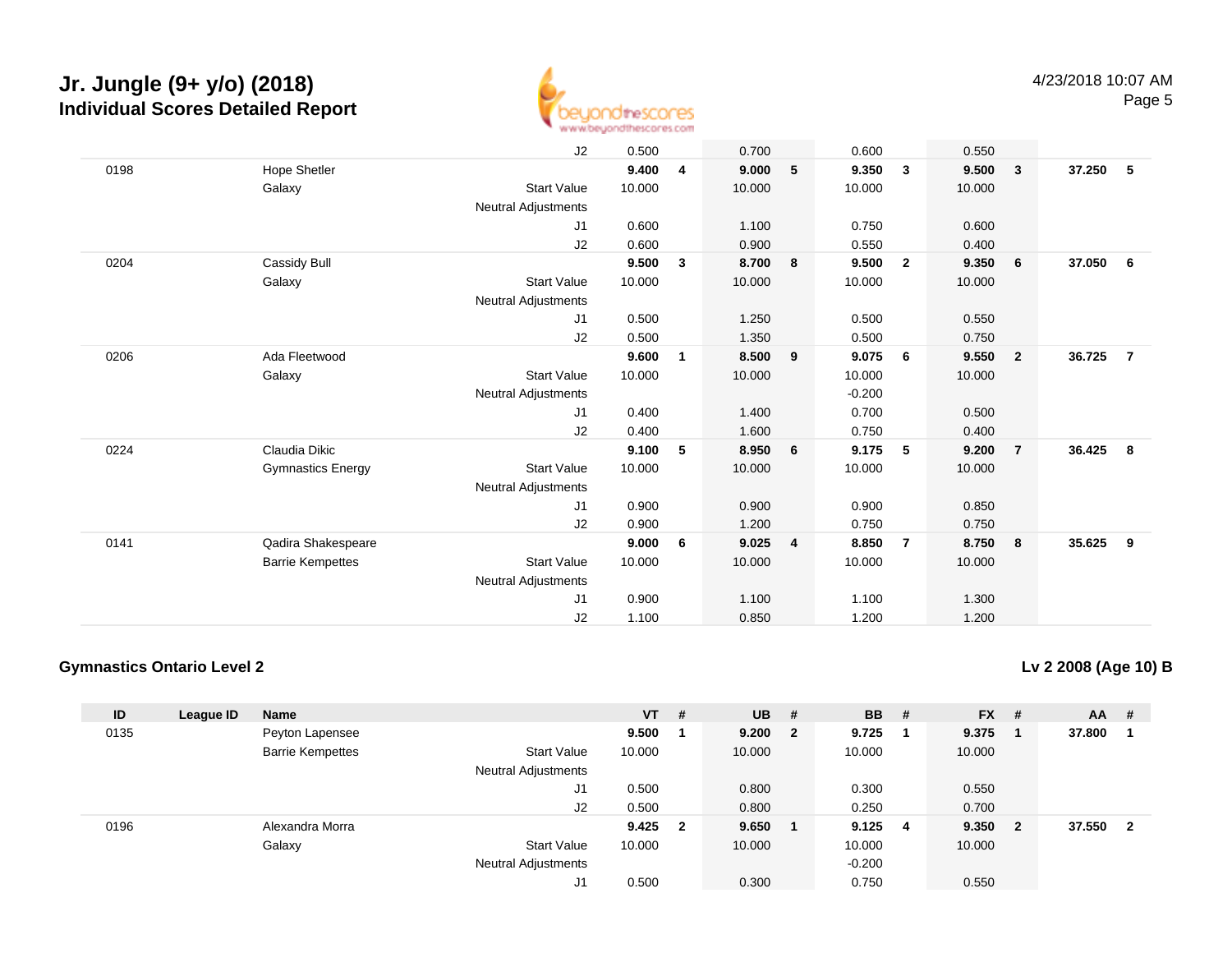

|      |                          | J2                         | 0.650  |                | 0.400  |                | 0.600  |                | 0.750  |                |        |                |
|------|--------------------------|----------------------------|--------|----------------|--------|----------------|--------|----------------|--------|----------------|--------|----------------|
| 0225 | Grace Lombarczki         |                            | 9.100  | 6              | 8.950  | $\mathbf{3}$   | 9.300  | $\mathbf{3}$   | 9.250  | $\overline{4}$ | 36.600 | 3              |
|      | <b>Gymnastics Energy</b> | <b>Start Value</b>         | 10.000 |                | 10.000 |                | 10.000 |                | 10.000 |                |        |                |
|      |                          | <b>Neutral Adjustments</b> |        |                |        |                |        |                |        |                |        |                |
|      |                          | J1                         | 0.800  |                | 1.100  |                | 0.800  |                | 0.650  |                |        |                |
|      |                          | J2                         | 1.000  |                | 1.000  |                | 0.600  |                | 0.850  |                |        |                |
| 0205 | Avery Caruso             |                            | 9.275  | 3              | 8.650  | 5              | 8.975  | 6              | 9.025  | $\overline{7}$ | 35.925 | $\overline{4}$ |
|      | Galaxy                   | <b>Start Value</b>         | 10.000 |                | 10.000 |                | 10.000 |                | 10.000 |                |        |                |
|      |                          | <b>Neutral Adjustments</b> |        |                |        |                |        |                |        |                |        |                |
|      |                          | J1                         | 0.650  |                | 1.500  |                | 1.000  |                | 1.000  |                |        |                |
|      |                          | J2                         | 0.800  |                | 1.200  |                | 1.050  |                | 0.950  |                |        |                |
| 0209 | Christina Kefalas        |                            | 9.175  | 4              | 8.100  | $\overline{7}$ | 9.100  | 5              | 9.175  | - 6            | 35.550 | 5              |
|      | Galaxy                   | <b>Start Value</b>         | 10.000 |                | 10.000 |                | 10.000 |                | 10.000 |                |        |                |
|      |                          | <b>Neutral Adjustments</b> |        |                |        |                |        |                |        |                |        |                |
|      |                          | J1                         | 0.800  |                | 1.800  |                | 0.900  |                | 0.850  |                |        |                |
|      |                          | J2                         | 0.850  |                | 2.000  |                | 0.900  |                | 0.800  |                |        |                |
| 0207 | Delaney Griffin          |                            | 9.150  | 5              | 8.275  | 6              | 8.400  | 8              | 9.300  | $\mathbf{3}$   | 35.125 | - 6            |
|      | Galaxy                   | <b>Start Value</b>         | 10.000 |                | 10.000 |                | 10.000 |                | 10.000 |                |        |                |
|      |                          | <b>Neutral Adjustments</b> |        |                |        |                |        |                |        |                |        |                |
|      |                          | J1                         | 0.800  |                | 1.900  |                | 1.650  |                | 0.700  |                |        |                |
|      |                          | J2                         | 0.900  |                | 1.550  |                | 1.550  |                | 0.700  |                |        |                |
| 0146 | Ava Morrow               |                            | 9.025  | $\overline{7}$ | 8.650  | 5              | 8.450  | $\overline{7}$ | 8.800  | 8              | 34.925 | $\overline{7}$ |
|      | <b>Barrie Kempettes</b>  | <b>Start Value</b>         | 10.000 |                | 10.000 |                | 10.000 |                | 10.000 |                |        |                |
|      |                          | <b>Neutral Adjustments</b> |        |                |        |                |        |                |        |                |        |                |
|      |                          | J1                         | 1.000  |                | 1.300  |                | 1.500  |                | 1.100  |                |        |                |
|      |                          | J2                         | 0.950  |                | 1.400  |                | 1.600  |                | 1.300  |                |        |                |
| 0138 | Sarah Molnar             |                            | 0.000  | 8              | 8.725  | 4              | 9.475  | $\overline{2}$ | 9.200  | $5\phantom{1}$ | 27.400 | 8              |
|      | <b>Barrie Kempettes</b>  | <b>Start Value</b>         | 10.000 |                | 10.000 |                | 10.000 |                | 10.000 |                |        |                |
|      |                          | Neutral Adjustments        |        |                |        |                |        |                |        |                |        |                |
|      |                          | J <sub>1</sub>             | 10.000 |                | 1.300  |                | 0.500  |                | 0.900  |                |        |                |
|      |                          | J2                         | 10.000 |                | 1.250  |                | 0.550  |                | 0.700  |                |        |                |
|      |                          |                            |        |                |        |                |        |                |        |                |        |                |

### **Gymnastics Ontario Level 2**

**Lv 2 2006 (Age 12)**

| ID   | League ID | <b>Name</b>   |                            | VT     | UB     | <b>BB</b> | <b>FX</b><br>- # | <b>AA</b> | -# |
|------|-----------|---------------|----------------------------|--------|--------|-----------|------------------|-----------|----|
| 0188 |           | Akira Kennedy |                            | 9.700  | 9.675  | 9.575     | 9.650<br>- 20    | 38.600    |    |
|      |           | Galaxy        | <b>Start Value</b>         | 10.000 | 10.000 | 10.000    | 10.000           |           |    |
|      |           |               | <b>Neutral Adjustments</b> |        |        |           |                  |           |    |
|      |           |               |                            | 0.300  | 0.250  | 0.450     | 0.250            |           |    |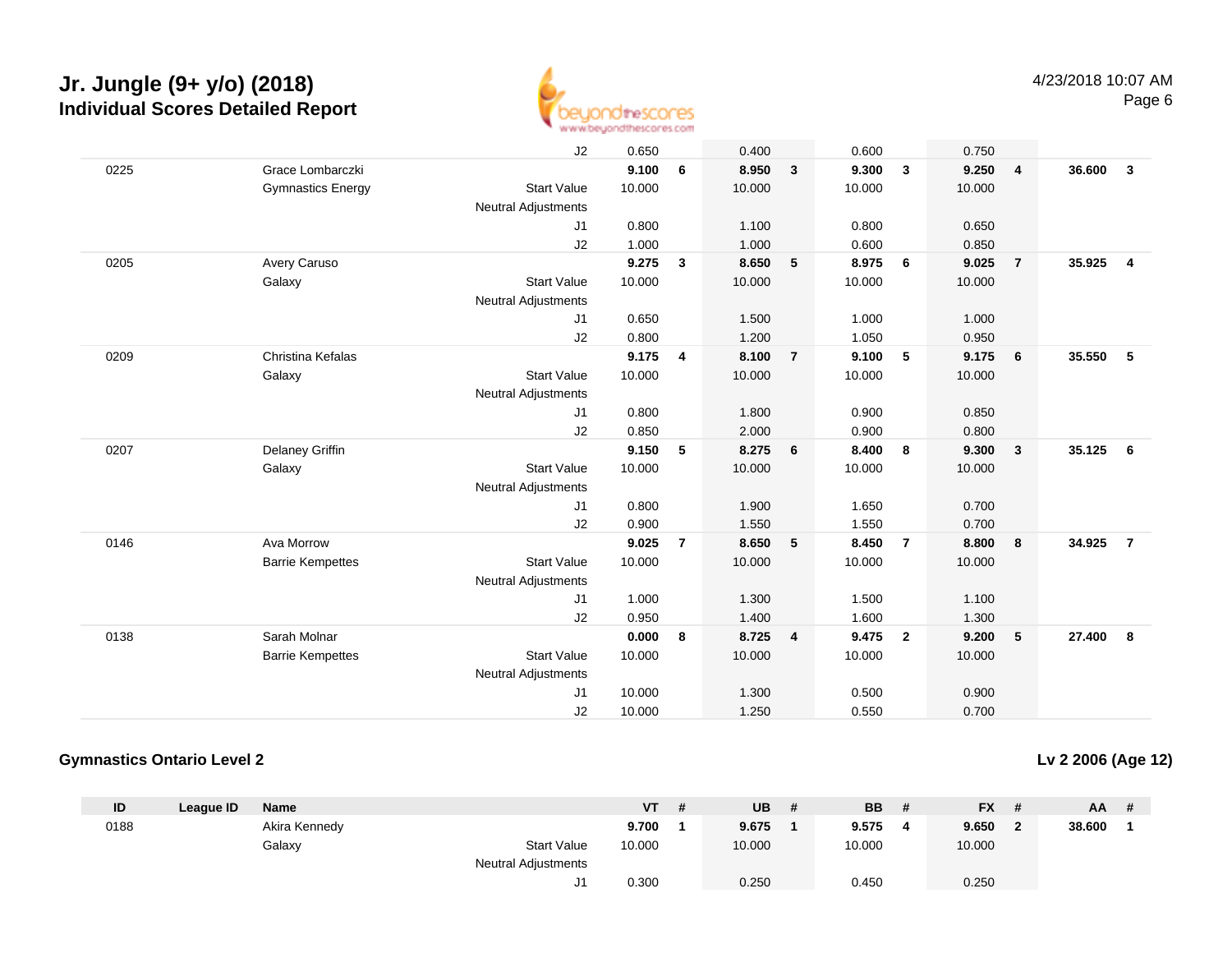

|      |                          | J2                         | 0.300  |                | 0.400  |                | 0.400    |                         | 0.450  |                |        |                         |
|------|--------------------------|----------------------------|--------|----------------|--------|----------------|----------|-------------------------|--------|----------------|--------|-------------------------|
| 0201 | <b>Brooklyn Crandles</b> |                            | 9.650  | $\mathbf{2}$   | 9.275  | $\overline{4}$ | 9.675    | $\overline{\mathbf{2}}$ | 9.750  | $\overline{1}$ | 38.350 | $\overline{\mathbf{2}}$ |
|      | Galaxy                   | <b>Start Value</b>         | 10.000 |                | 10.000 |                | 10.000   |                         | 10.000 |                |        |                         |
|      |                          | Neutral Adjustments        |        |                |        |                |          |                         |        |                |        |                         |
|      |                          | J1                         | 0.300  |                | 0.700  |                | 0.250    |                         | 0.300  |                |        |                         |
|      |                          | J2                         | 0.400  |                | 0.750  |                | 0.400    |                         | 0.200  |                |        |                         |
| 0297 | Keira Gilham             |                            | 9.500  | 4              | 9.500  | $\overline{2}$ | 9.775    | $\overline{1}$          | 9.450  | 6              | 38.225 | $\overline{3}$          |
|      | Galaxy                   | <b>Start Value</b>         | 10.000 |                | 10.000 |                | 10.000   |                         | 10.000 |                |        |                         |
|      |                          | Neutral Adjustments        |        |                |        |                |          |                         |        |                |        |                         |
|      |                          | J1                         | 0.400  |                | 0.600  |                | 0.200    |                         | 0.500  |                |        |                         |
|      |                          | J2                         | 0.600  |                | 0.400  |                | 0.250    |                         | 0.600  |                |        |                         |
| 0304 | <b>Reece Waller</b>      |                            | 9.525  | 3              | 9.275  | 4              | 9.275    | $\overline{7}$          | 9.625  | $\mathbf{3}$   | 37.700 | $\overline{4}$          |
|      | <b>Bluewater</b>         | <b>Start Value</b>         | 10.000 |                | 10.000 |                | 10.000   |                         | 10.000 |                |        |                         |
|      |                          | <b>Neutral Adjustments</b> |        |                |        |                | $-0.100$ |                         |        |                |        |                         |
|      |                          | J1                         | 0.500  |                | 0.700  |                | 0.550    |                         | 0.350  |                |        |                         |
|      |                          | J2                         | 0.450  |                | 0.750  |                | 0.700    |                         | 0.400  |                |        |                         |
| 0200 | <b>Avery Burgess</b>     |                            | 9.425  | 5              | 9.050  | 6              | 9.550    | 5                       | 9.550  | $\sqrt{5}$     | 37.575 | 5                       |
|      | Galaxy                   | <b>Start Value</b>         | 10.000 |                | 10.000 |                | 10.000   |                         | 10.000 |                |        |                         |
|      |                          | Neutral Adjustments        |        |                |        |                |          |                         |        |                |        |                         |
|      |                          | J1                         | 0.600  |                | 0.900  |                | 0.400    |                         | 0.400  |                |        |                         |
|      |                          | J2                         | 0.550  |                | 1.000  |                | 0.500    |                         | 0.500  |                |        |                         |
| 0211 | Ella Bourgeois           |                            | 8.975  | 9              | 9.350  | $\mathbf{3}$   | 9.650    | $\mathbf{3}$            | 9.575  | $\overline{4}$ | 37.550 | 6                       |
|      | Galaxy                   | <b>Start Value</b>         | 10.000 |                | 10.000 |                | 10.000   |                         | 10.000 |                |        |                         |
|      |                          | Neutral Adjustments        |        |                |        |                |          |                         |        |                |        |                         |
|      |                          | J1                         | 1.000  |                | 0.800  |                | 0.300    |                         | 0.400  |                |        |                         |
|      |                          | J2                         | 1.050  |                | 0.500  |                | 0.400    |                         | 0.450  |                |        |                         |
| 0076 | Sonam Scharf             |                            | 9.150  | $\overline{7}$ | 9.225  | 5              | 9.375    | 6                       | 9.350  | $\overline{7}$ | 37.100 | $\overline{7}$          |
|      | <b>Gymnastic Giants</b>  | <b>Start Value</b>         | 10.000 |                | 10.000 |                | 10.000   |                         | 10.000 |                |        |                         |
|      |                          | Neutral Adjustments        |        |                |        |                |          |                         |        |                |        |                         |
|      |                          | J1                         | 0.900  |                | 0.750  |                | 0.750    |                         | 0.600  |                |        |                         |
|      |                          | J2                         | 0.800  |                | 0.800  |                | 0.500    |                         | 0.700  |                |        |                         |
| 0144 | MacKenzie Rodgers        |                            | 9.350  | 6              | 7.850  | $\bf{8}$       | 9.275    | $\overline{7}$          | 9.100  | 8              | 35.575 | 8                       |
|      | <b>Barrie Kempettes</b>  | <b>Start Value</b>         | 10.000 |                | 10.000 |                | 10.000   |                         | 10.000 |                |        |                         |
|      |                          | <b>Neutral Adjustments</b> |        |                |        |                |          |                         |        |                |        |                         |
|      |                          | J1                         | 0.600  |                | 2.200  |                | 0.750    |                         | 0.900  |                |        |                         |
|      |                          | J2                         | 0.700  |                | 2.100  |                | 0.700    |                         | 0.900  |                |        |                         |
| 0296 | <b>Brooke Tollady</b>    |                            | 9.000  | 8              | 8.725  | $\overline{7}$ | 9.250    | 8                       | 7.000  | 9              | 33.975 | 9                       |
|      | <b>Barrie Kempettes</b>  | <b>Start Value</b>         | 10.000 |                | 10.000 |                | 10.000   |                         | 10.000 |                |        |                         |
|      |                          | <b>Neutral Adjustments</b> |        |                |        |                |          |                         |        |                |        |                         |
|      |                          | J1                         | 0.900  |                | 1.400  |                | 0.700    |                         | 3.000  |                |        |                         |
|      |                          |                            |        |                |        |                |          |                         |        |                |        |                         |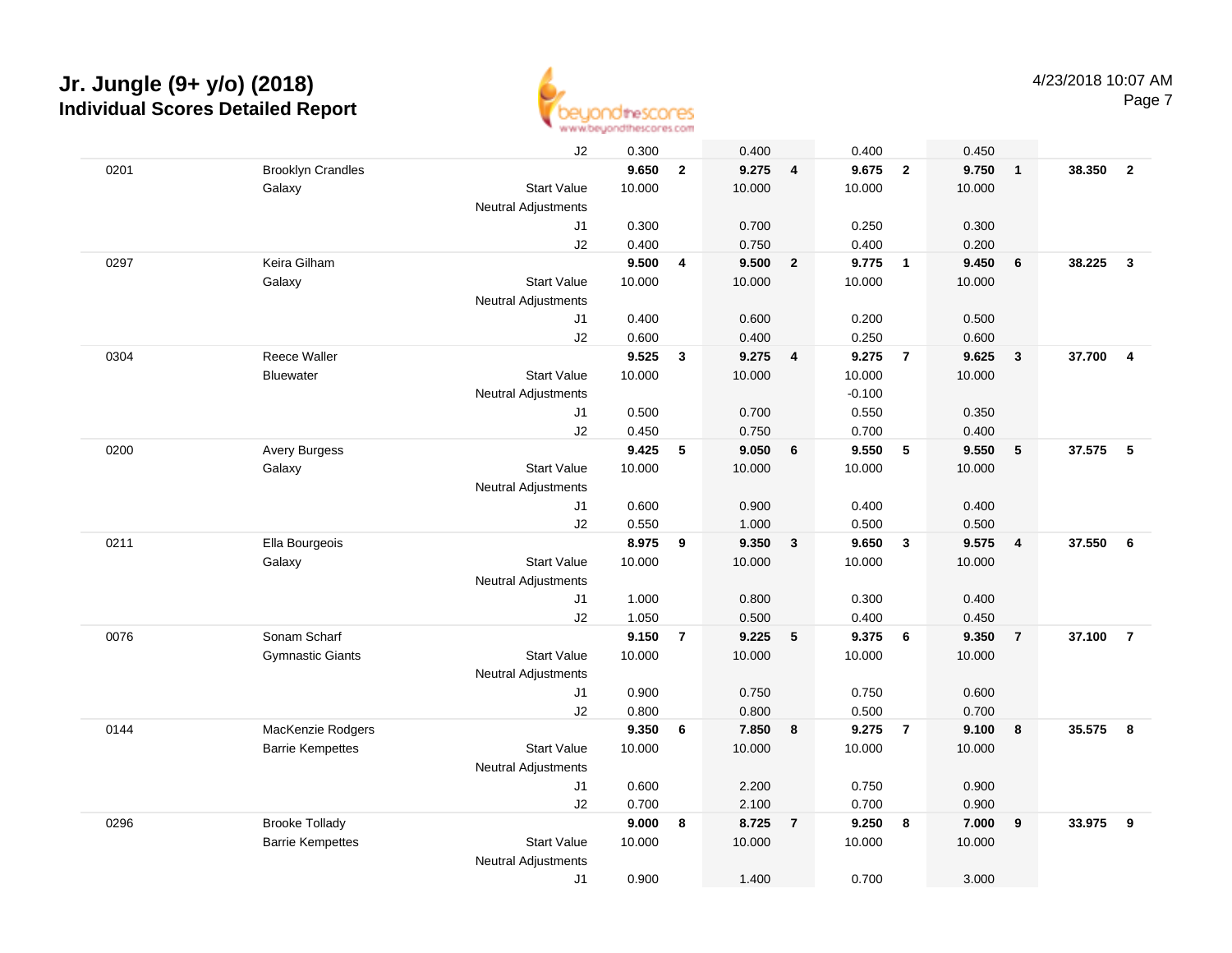

**Lv 2 2007 (Age 11) A**

### **Gymnastics Ontario Level 2**

| ID   | <b>League ID</b> | <b>Name</b>                        |                            | VT     | #            | <b>UB</b> | #                       | <b>BB</b> | #              | <b>FX</b> | #              | $AA$ # |                 |
|------|------------------|------------------------------------|----------------------------|--------|--------------|-----------|-------------------------|-----------|----------------|-----------|----------------|--------|-----------------|
| 0080 |                  | Melissa Orofiamma                  |                            | 9.575  | $\mathbf{1}$ | 9.325     | $\overline{2}$          | 9.775     | $\mathbf{1}$   | 9.525     | $\overline{2}$ | 38.200 | $\mathbf{1}$    |
|      |                  | <b>Shenderey Gymnastics Centre</b> | <b>Start Value</b>         | 10.000 |              | 10.000    |                         | 10.000    |                | 10.000    |                |        |                 |
|      |                  |                                    | <b>Neutral Adjustments</b> |        |              |           |                         |           |                |           |                |        |                 |
|      |                  |                                    | J1                         | 0.400  |              | 0.700     |                         | 0.250     |                | 0.450     |                |        |                 |
|      |                  |                                    | J2                         | 0.450  |              | 0.650     |                         | 0.200     |                | 0.500     |                |        |                 |
| 0041 |                  | Josephine Powers                   |                            | 9.200  | 4            | 9.400     | $\overline{1}$          | 9.500     | $\mathbf{3}$   | 9.600     | $\mathbf{1}$   | 37.700 | $\overline{2}$  |
|      |                  | Bluewater                          | <b>Start Value</b>         | 10.000 |              | 10.000    |                         | 10.000    |                | 10.000    |                |        |                 |
|      |                  |                                    | <b>Neutral Adjustments</b> |        |              |           |                         |           |                |           |                |        |                 |
|      |                  |                                    | J1                         | 0.800  |              | 0.500     |                         | 0.600     |                | 0.500     |                |        |                 |
|      |                  |                                    | J2                         | 0.800  |              | 0.700     |                         | 0.400     |                | 0.300     |                |        |                 |
| 0039 |                  | Ava Podolinsky                     |                            | 9.575  | $\mathbf{1}$ | 9.125     | $\overline{\mathbf{3}}$ | 9.125     | 5              | 9.250     | 5              | 37.075 | $\mathbf{3}$    |
|      |                  | <b>Bluewater</b>                   | <b>Start Value</b>         | 10.000 |              | 10.000    |                         | 10.000    |                | 10.000    |                |        |                 |
|      |                  |                                    | <b>Neutral Adjustments</b> |        |              |           |                         | $-0.200$  |                |           |                |        |                 |
|      |                  |                                    | J1                         | 0.450  |              | 0.750     |                         | 0.800     |                | 0.800     |                |        |                 |
|      |                  |                                    | J2                         | 0.400  |              | 1.000     |                         | 0.550     |                | 0.700     |                |        |                 |
| 0142 |                  | Joslyn Shackleton                  |                            | 9.450  | $\mathbf{3}$ | 8.375     | 5                       | 9.600     | $\overline{2}$ | 9.275     | 4              | 36.700 | $\overline{4}$  |
|      |                  | <b>Barrie Kempettes</b>            | <b>Start Value</b>         | 10.000 |              | 10.000    |                         | 10.000    |                | 10.000    |                |        |                 |
|      |                  |                                    | <b>Neutral Adjustments</b> |        |              |           |                         |           |                |           |                |        |                 |
|      |                  |                                    | J1                         | 0.500  |              | 1.700     |                         | 0.350     |                | 0.750     |                |        |                 |
|      |                  |                                    | J2                         | 0.600  |              | 1.550     |                         | 0.450     |                | 0.700     |                |        |                 |
| 0022 |                  | Regan Jacklin                      |                            | 9.550  | $\mathbf{2}$ | 8.925     | $\overline{4}$          | 9.200     | $\overline{4}$ | 8.950     | 6              | 36.625 | $5\phantom{.0}$ |
|      |                  | <b>Bluewater</b>                   | <b>Start Value</b>         | 10.000 |              | 10.000    |                         | 10.000    |                | 10.000    |                |        |                 |
|      |                  |                                    | <b>Neutral Adjustments</b> |        |              |           |                         |           |                |           |                |        |                 |
|      |                  |                                    | J1                         | 0.500  |              | 1.200     |                         | 0.750     |                | 1.000     |                |        |                 |
|      |                  |                                    | J2                         | 0.400  |              | 0.950     |                         | 0.850     |                | 1.100     |                |        |                 |
| 0143 |                  | Alyssa McGovern                    |                            | 9.450  | 3            | 8.100     | 6                       | 9.200     | $\overline{4}$ | 9.300     | $\mathbf{3}$   | 36.050 | 6               |
|      |                  | <b>Barrie Kempettes</b>            | <b>Start Value</b>         | 10.000 |              | 10.000    |                         | 10.000    |                | 10.000    |                |        |                 |
|      |                  |                                    | <b>Neutral Adjustments</b> |        |              |           |                         |           |                |           |                |        |                 |
|      |                  |                                    | J1                         | 0.450  |              | 1.900     |                         | 0.800     |                | 0.800     |                |        |                 |
|      |                  |                                    | J2                         | 0.650  |              | 1.900     |                         | 0.800     |                | 0.600     |                |        |                 |